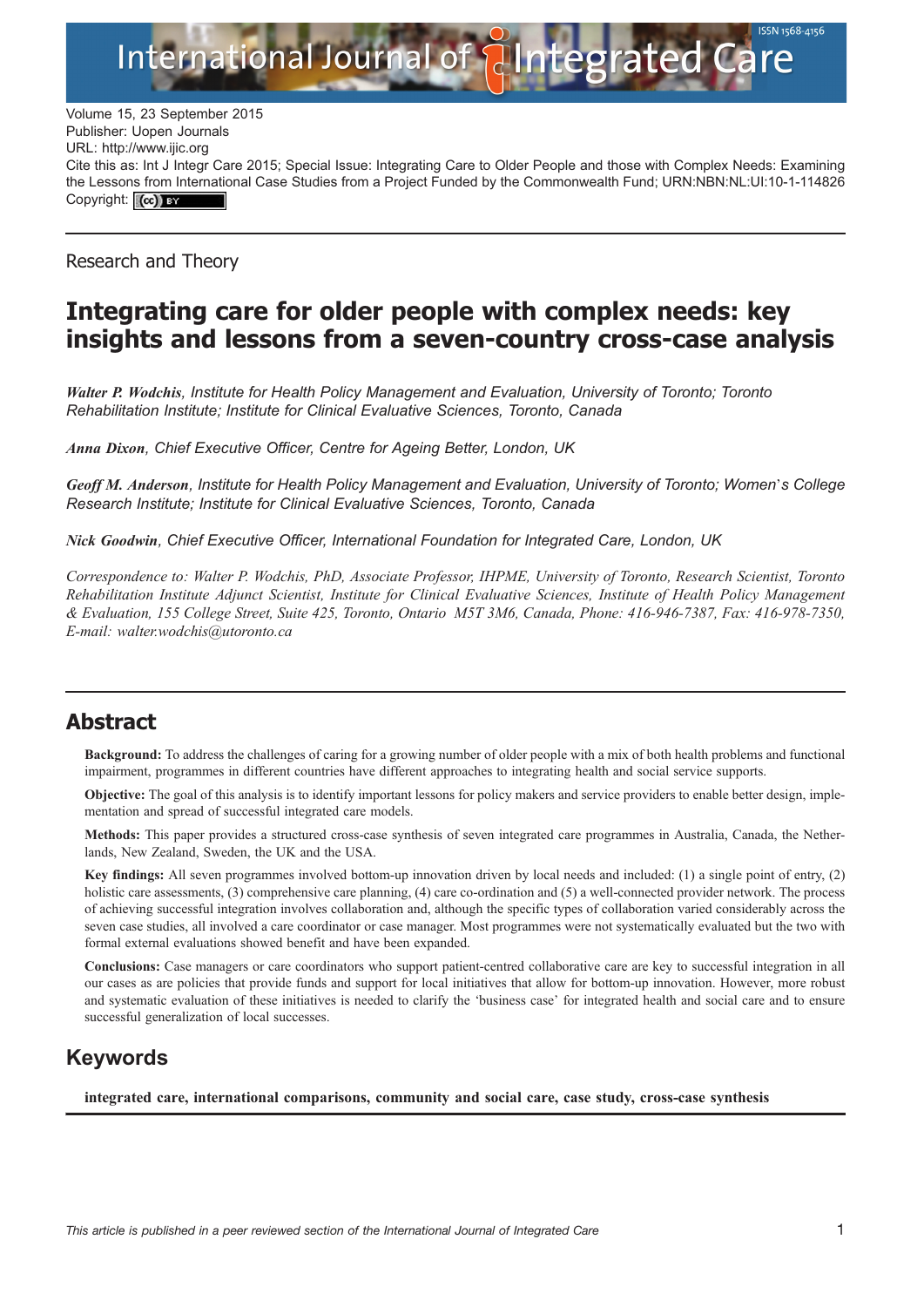International Journal of Integrated Care – Volume 15, 23 September – URN:NBN:NL:UI:10-1-114826 – <http://www.ijic.org/>

# Introduction

Across Organization for Economic Cooperation and Development countries life expectancy and survival after the incidence of medical conditions such as cancers or cardiovascular disease continue to increase. In part due to this success, more and more people are living longer and longer with multiple chronic conditions and concomitant functional impairment.

Studies show that about half the US population over 75 has three or more chronic conditions and individuals 85 years and older are six times more likely to have multiple functional impairments than individuals aged 65- to 69 year-olds [\[1\]](#page-11-0). Also, the number of older people who are living alone is increasing at the same time the availability of informal care by spouses or family members is declining [\[2\].](#page-11-0) These trends create growing demand for health care services to treat multiple chronic medical conditions as well as services to help individuals cope with activities such as dressing, bathing, shopping or food preparation. The latter, commonly referred to as social care services, are often provided by family members or informal care givers but can be provided by formal service providers either as home care services or as part of residential long-term care.

Such formal social care services are often organized and funded separately from health care or medical services, and this can result in fragmented care for people who need both types of services. A common response is to develop integrated health and social care for older people with complex needs. Integrated care can mean different things in different settings, but a common feature is that it seeks to improve the quality of care for individual patients, service users and caregivers by ensuring that services are well coordinated around their needs.

This paper synthesizes evidence from seven case studies of integrated health and social care programmes for older people with complex needs in different countries. The case studies were supported by a project grant from The Commonwealth Fund. The seven countries represented the broad spectrum of performance indicated by the international surveys of patients with complex care needs conducted by The Commonwealth Fund [\[3\]](#page-11-0). The purpose of this paper is to identify important lessons from these programmes for policy makers and service providers to enable better design and implementation of integrated care.

### Our approach

Through key contacts in each country we identified integrated care programmes that met the following criteria:

- . Population focus on older people with complex needs;
- . Process focus on integrating health and social care;
- . Community-based models of care;
- . Outcome focus on user experience, functional ability, quality or costs (e.g. reduced/prevented use of hospital/acute/institutional settings); and
- . Established models of care (not pilots) covering a population/geography.

While we were keen to identify programmes with demonstrated success in achieving at least some of the outcomes of interest, it was not always possible to verify this so we relied to some extent on programmes' reputation among experts in each country. The organizations running the programmes were approached to ensure their cooperation.

Case studies were written for each programme based on document review and key informant interviews with programme leaders, providers and agencies. Case study authors were identified who had a track record of research in integrated care and were familiar with the programme but independent of the organization delivering care. Many authors had been involved in formal evaluation of the programmes and were able to draw on data even when this is not in the public domain. A template was developed by the research team and authors were asked to complete the following information:

- (1) Intended aims and objectives;
- (2) The client population, eligibility, engagement, assessment and care planning processes;
- (3) Organizational structure and governance for the programme;
- (4) Integrating activities of the programme; participating providers and agencies;
- (5) Use of technologies and electronic health records;
- (6) Programme funding;
- (7) Evidence of impact, sustainability and spread; and
- (8) Transferrable lessons for practice and policy.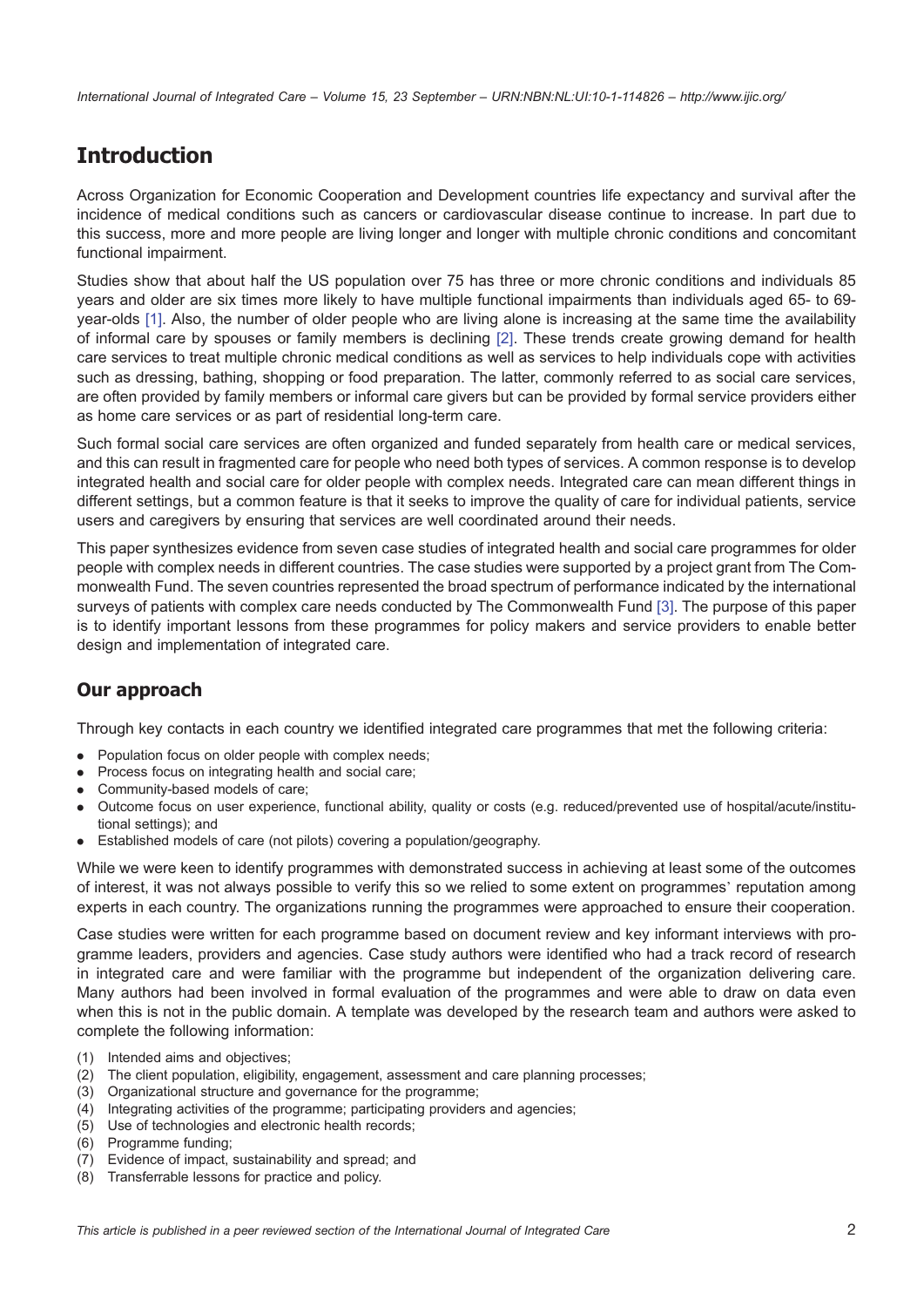Case study reports were produced for each of the programmes and published in this issue of the International Journal of Integrated Care. This paper provides a cross-case synthesis of the individual programmes based on those case study reports, with the aim of identifying key insights and lessons. There were commonalities in broad aims and challenges across cases but also substantive differences in organizational, functional, professional and service integration as well as population focus. These differences are useful in understanding the varied forms that integration can take. Contrasting the cases provides important lessons for service providers and policy-makers seeking to implement integrated care initiatives.

### Selected case studies

Seven programmes were selected for case studies (summarized in Appendix A):

- (1) HealthOne Mount Druitt, Sydney, Australia;
- (2) The Te Whiringa Ora programme in Eastern Bay of Plenty, New Zealand;
- (3) Geriant, in Noord-Holland province, the Netherlands;
- (4) Torbay and Southern Devon Health and Care Trust (Torbay), the UK;
- (5) The Norrtalje Model, Sweden;
- (6) The Massachusetts General Care Management Program, Boston, USA; and
- (7) The Program of Research to Integrate the Services for the Maintenance of Autonomy Quebec, Canada.

#### Programme aims and objectives

As [Table 1](#page-3-0) shows, the programmes have implemented different approaches to support older people with complex health and social care needs. While the programmes' aims and objectives have similarities, there are important differences among them. Some were primarily designed to improve user experience and independence through greater continuity of home-based care by various professionals (e.g. Program of Research to Integrate the Services for the Maintenance of Autonomy and Norrtalje). Others had a more explicit focus on reducing utilization rates in hospital and in order to reduce costs (e.g. Massachusetts General Care Management Program). Common to all, however, is the recognition that the coordination of care by different professionals should result in better and more cost-effective care outcomes.

#### Client population: eligibility, engagement, assessment and care planning

Each programme has a somewhat distinctive target population. For example, some programmes have defined a very specific older adult client group linked to a clear process for identification and enrolment (e.g., dementia care in Geriant or high-cost service users in Massachusetts General Care Management Program). Other programmes have undertaken a broader and more holistic approach to care by focusing on population-health management for defined communities (e.g., the integrated delivery systems in Program of Research to Integrate the Services for the Maintenance of Autonomy and Norrtalje, or the community-focused approaches in Te Whiringa Ora and Torbay).

[Table 2](#page-4-0) highlights the approach to assessment and care planning and the engagement of clients and caregivers. All approaches sought to some extent to promote engagement of service users and their informal caregivers or family members. Among all programmes, Te Whiringa Ora places the most emphasis on engaging service users and family members as the key to achieving its programme's goals, which are defined by the client (rather than professionals). In Geriant, care managers, clients and informal caregivers jointly make a plan for care treatment each year. HealthOne stresses that patients and caregivers should be active participants in care planning and management and also emphasizes that patients and family participate in case conferences if appropriate and to the extent that they want. In Canada's Program of Research to Integrate the Services for the Maintenance of Autonomy programme clients and family have input in care plans (similar to Geriant), though the emphasis has been to shift from a client focus to population-based care management that provides different levels of support to patient groupings with different levels of need. In some regions, Program of Research to Integrate the Services for the Maintenance of Autonomy patients may also choose a direct payment option where they are given funds to purchase their own care services, an option mostly applied in retirement home settings where in-house services are already available. Torbay and Sweden do not emphasize patient engagement in care planning, but Torbay patients hold yellow folders containing their care plans that they can share with any professional involved in their care. The Mass General programme offers patient-centred care management but patients are not explicitly engaged in the development of the care plans.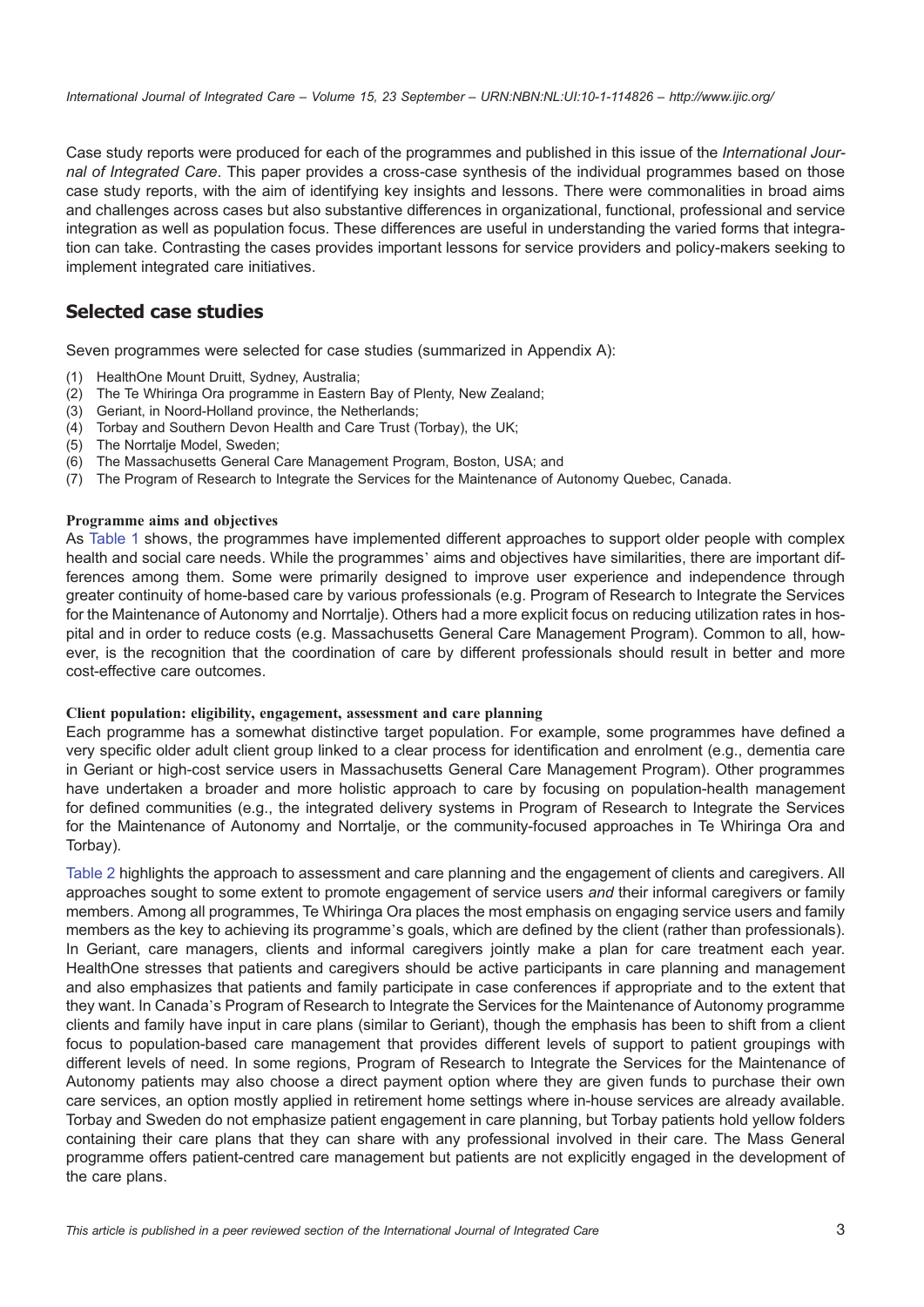<span id="page-3-0"></span>

|                        | Table 1. Programme characteristics                                                                                                                                                                       |                                                                                                                                                                         |                                                                                                                                                                                                              |                                                                                                                                                                                                    |                                                                                                                                                                                                          |                                                                                                                                                                                  |                                                                                                                                                          |
|------------------------|----------------------------------------------------------------------------------------------------------------------------------------------------------------------------------------------------------|-------------------------------------------------------------------------------------------------------------------------------------------------------------------------|--------------------------------------------------------------------------------------------------------------------------------------------------------------------------------------------------------------|----------------------------------------------------------------------------------------------------------------------------------------------------------------------------------------------------|----------------------------------------------------------------------------------------------------------------------------------------------------------------------------------------------------------|----------------------------------------------------------------------------------------------------------------------------------------------------------------------------------|----------------------------------------------------------------------------------------------------------------------------------------------------------|
| description<br>General | Australia HealthOne                                                                                                                                                                                      | Canada Program of<br>Services for the<br>Maintenance of<br>Integrate the<br>Research to<br>Autonomy                                                                     | <b>The Netherlands</b><br>Geriant                                                                                                                                                                            | New Zealand Te<br>Whiringa Ora                                                                                                                                                                     | Sweden Norrtalje                                                                                                                                                                                         | UK Torbay                                                                                                                                                                        | Massachusetts<br>General Care<br>Management<br>Program<br>USA                                                                                            |
|                        | Community-based case<br>management                                                                                                                                                                       | Integrated service<br>delivery network                                                                                                                                  | Community-based<br>dementia teams<br>multidisciplinary                                                                                                                                                       | multidisciplinary LTC<br>Community-based<br>teams                                                                                                                                                  | Integrated purchaser-<br>provider organization                                                                                                                                                           | Community-based<br>multidisciplinary<br>teams for older<br>people                                                                                                                | care management<br>practice-based<br>htensive                                                                                                            |
| Objectives             | Integrate general practice<br>Improve referral process<br>care services. Reduce<br>and community health<br>to specialist and other<br>hospital readmissions<br>services to provide<br>continuum of care. | people with chronic<br>conditions. Improve<br>empowerment and<br>health and social<br>health outcomes,<br>coordination of<br>care to elderly<br>satisfaction<br>Improve | for longer. Protect clients<br>dementia to live at home<br>quality and alignment of<br>and informal caregivers'<br>cure and care services.<br>improve the capacity,<br>Enable people with<br>quality of life | hospital admissions and<br>mprove access to care.<br>health outcomes. Better<br>Reduce disparities in<br>Reduce preventable<br>LTC management.<br>Encourage self-<br>length of stay.<br>management | Improved care continuity<br>quality of life and feeling<br>quality of care to people<br>Older people supported<br>to remain in own home.<br>with dementia and at<br>of security. Improved<br>end-of-life | Reduce number of<br>Improve quality of<br>Simplify access.<br>Improve referral<br>hospitalizations<br>times. Improve<br>ndependence.<br>assessments.<br>care to users.<br>Reduce | Improve quality of<br>Improve quality of<br>Reduce costs.<br>working life to<br>beneficiaries.<br>primary care<br>outcomes to<br>physicians.<br>care and |
| Dates                  | 2005-present                                                                                                                                                                                             | 1999-present                                                                                                                                                            | 2000-present                                                                                                                                                                                                 | 2011-present                                                                                                                                                                                       | 2006-present                                                                                                                                                                                             | 2000-present                                                                                                                                                                     | 2006-present                                                                                                                                             |
| Size                   | complex patients enrolled<br>125 active chronic and<br>in programme in<br>August 2011                                                                                                                    | Each case manager<br>Canadian province.<br>workload between<br>Service delivered<br>40 and 45 clients<br>across one                                                     | In 2011, the organization<br>cared for 2860 clients                                                                                                                                                          | The average caseload is<br>60 patients per team                                                                                                                                                    | Norrtalje (12,000 people<br>All older people in<br>over 65 in 2011)                                                                                                                                      | caseloads very from<br>All older people in<br>60 to 90 persons<br>Torbay. Team                                                                                                   | for 2600 enrolled<br>and 2009, cared<br>Between 2006<br>patients                                                                                         |
| Funders                | State government-<br>publicly funded<br>programme                                                                                                                                                        | research, state and<br>regional authorities,<br>Multiple: including<br>local health/social<br>care agencies,<br>client fees                                             | contracts with health care<br>Multiple and annual<br>insurers, plus dient<br>contribution                                                                                                                    | Healthcare New Zealand<br>purchases and provides<br>care-contract from<br>Provider alliance                                                                                                        | Integrated purchaser-<br>provider organization-<br>contract from County<br>Council & Local<br>Authority                                                                                                  | Pooled funds from<br>group' and local<br>commissioning<br>NHS dinical<br>authority                                                                                               | government's<br>Medicare and<br>Contract with<br>Centers for<br>Medicaid<br>federal                                                                      |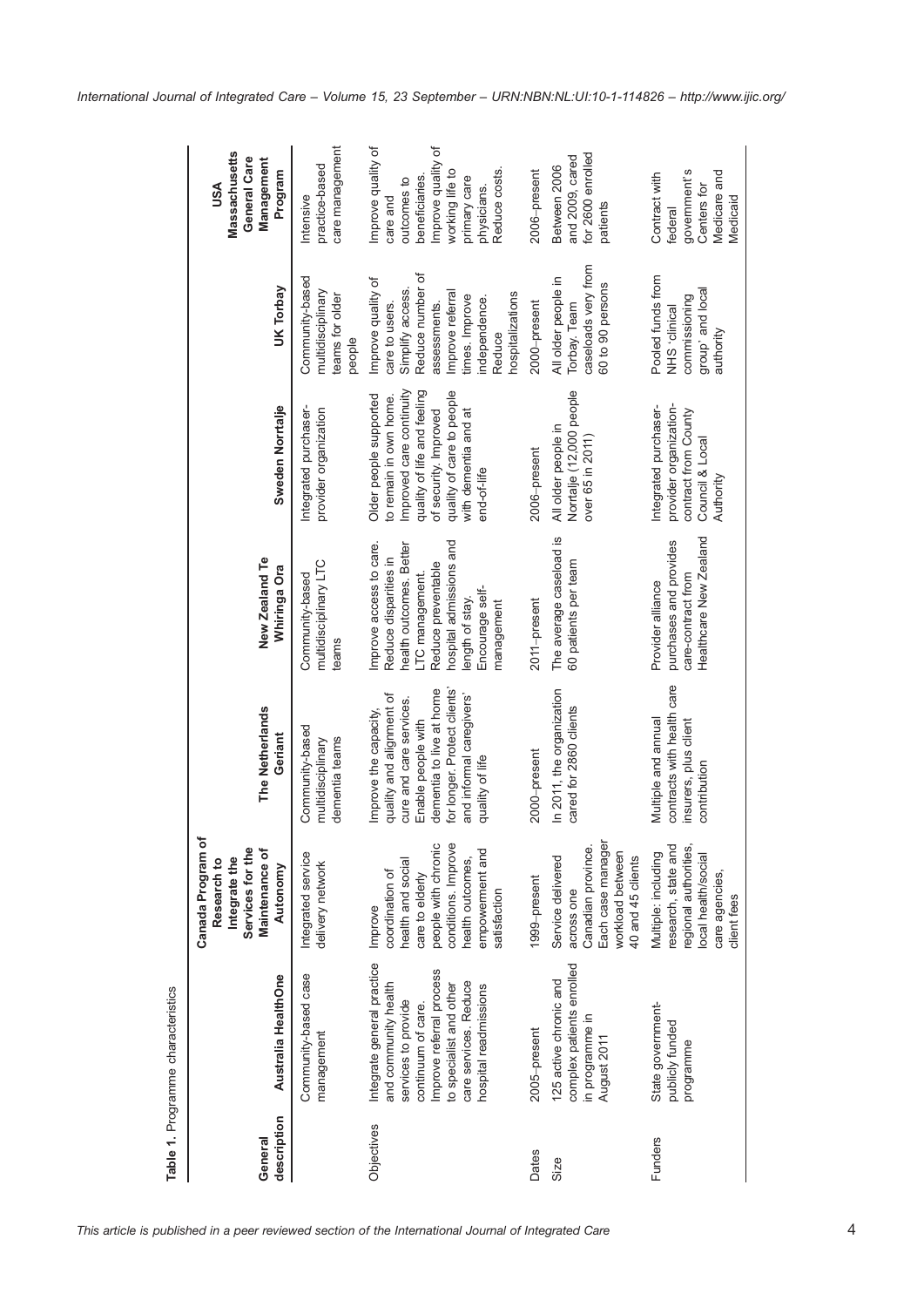<span id="page-4-0"></span>

| characteristics<br>Programme                     | HealthOne<br>Australia                                                                             | ate<br>Canada Program of<br>the Services for the<br>Research to Integr<br>Maintenance of<br>Autonomy                          | Netherlands<br>Geriant<br>The                      | New Zealand Te<br>Whiringa Ora                                                                    | Norrtalje<br>Sweden                                             | The UK Torbay                                                                                                                                          | The USA Massachusetts<br>Management Program<br>General Care                                                            |
|--------------------------------------------------|----------------------------------------------------------------------------------------------------|-------------------------------------------------------------------------------------------------------------------------------|----------------------------------------------------|---------------------------------------------------------------------------------------------------|-----------------------------------------------------------------|--------------------------------------------------------------------------------------------------------------------------------------------------------|------------------------------------------------------------------------------------------------------------------------|
| population<br>Target                             | People with complex<br>and chronic health<br>needs at-risk of<br>hospitalization                   | multiple health and social<br>Over 65 with functional<br>disabilities requiring at-<br>home care support by<br>care providers | living at home<br>All people<br>dementia<br>with   | complex, long-term<br>health needs who<br>are high users of<br>hospital services<br>Patients with | health and social<br>with complex<br>Older people<br>care needs | reablement at point of discharge<br>from hospital. Individuals at risk<br>Over 65 needing rehabilitation/<br>of hospitalization living in<br>community | benefit from enrolment in<br>High-cost service users<br>with complex medical<br>problems that could<br>care management |
| Single point of<br>referral                      | Yes-referrals from<br>multiple sources                                                             | Yes-referrals from multiple<br>sources, including self-<br>referral                                                           | practices only<br>from general<br>Yes-referrals    | Yes-referrals from<br>multiple sources                                                            | suiado <sup>,</sup> Buiplind<br>No-focus is on<br>of care'      | Yes-referrals from multiple<br>sources                                                                                                                 | pre-selected beneficiaries<br>Yes-voluntary enrolment                                                                  |
| Eligibility<br>criteria                          | Yes-inclusion criteria                                                                             | Yes-inclusion criteria                                                                                                        | diagnosed<br>dementia<br>Yes-any<br>person<br>with | inclusion criteria<br>Yes-detailed                                                                | No-available to<br>all people over<br>65 in locality            | Not defined-deal with all<br>'vulnerable' patients                                                                                                     | Yes-detailed inclusion and<br>exclusion criteria                                                                       |
| assessment<br>Single                             | assessments<br>No-based on<br>previous                                                             | Yes                                                                                                                           | Yes                                                | Yes                                                                                               | Yes-home care<br>service only                                   | Yes                                                                                                                                                    | Yes                                                                                                                    |
| stratification<br>Use of risk                    | $\frac{1}{2}$                                                                                      | Yes-based on a functional<br>assessment.                                                                                      | $\frac{1}{2}$                                      | $\frac{1}{2}$                                                                                     | $\frac{1}{2}$                                                   | Yes                                                                                                                                                    | Yes                                                                                                                    |
| engagement in<br>care planning<br>Patient        | case conferencing as<br>in care planning and<br>caregivers engaged<br>Yes, patients and<br>desired | Yes, patients and<br>caregivers                                                                                               | Yes, patients<br>caregivers<br>pue                 | Yes, patient goals<br>are focus for<br>intervention                                               | $\frac{1}{2}$                                                   | No. However, public engaged in<br>components of care                                                                                                   | $\frac{1}{2}$                                                                                                          |
| management<br>support<br>Self-                   | practice liaison nurse<br>Yes-by general                                                           | Limited-care coordinators<br>rather than self-care<br>support                                                                 | Yes-by case<br>manager                             | community support<br>worker and via<br>Yes-by case<br>elehealth<br>manager,                       | Yes-by home-<br>based service                                   | Limited-care coordinators rather<br>than self-care support                                                                                             | Yes-by nurse case<br>manager                                                                                           |
| supporting<br>caregivers<br>Focus on<br>informal | $\frac{1}{2}$                                                                                      | Yes-by case manager                                                                                                           | Yes-by case<br>manager                             | Yes-full involvement<br>extended family<br>'usnanau' fo                                           | Yes-by home-<br>based service                                   | Yes-by care coordinators                                                                                                                               | Yes-by nurse case<br>manager                                                                                           |

Table 2. Assessment, care planning and engagement of clients and caregivers Table 2. Assessment, care planning and engagement of clients and caregivers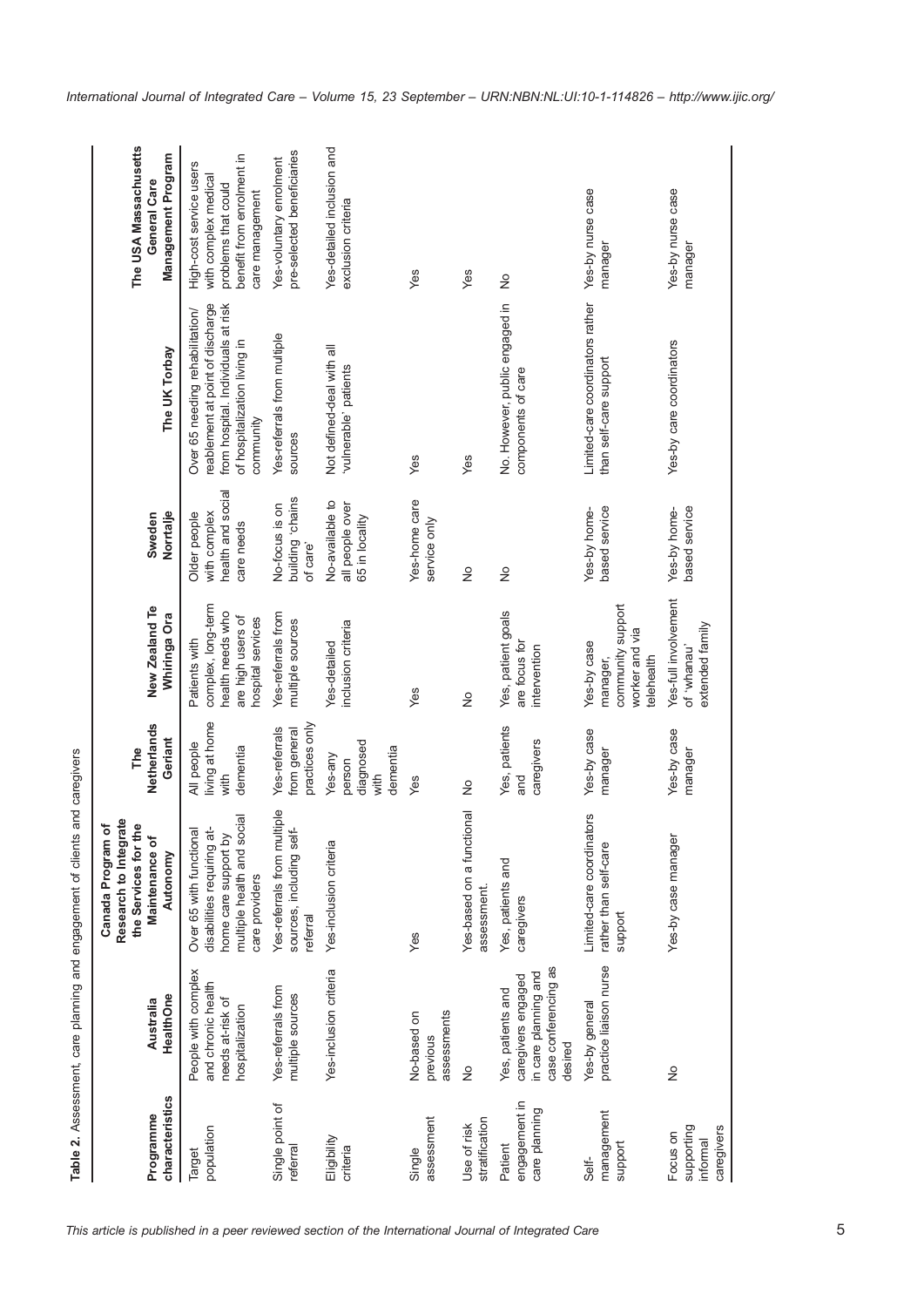#### Organizational structure and governance

We examined many different perspectives on integration across models including: types of integration (e.g. organizational, professional); breadth of integration (e.g. vertical, horizontal); level of integration (including macro- (system), meso- (organizational, professional) and micro-level (service and personal) integration; degree of integration (i.e. from linkage to full integration); and processes of integration (i.e., cultural and social as well as structural and systemic) [\[4,5\]](#page-11-0) ([Tables 3](#page-6-0) and [4\)](#page-7-0).

We found very different types of integration across the programmes, ranging from 'fully-integrated' health and social care providers (e.g. Geriant, Norrtlaje and Torbay) to approaches that have instead sought to build alliances between professionals and providers to co-ordinate care, often based on contractual relationships between otherwise separate partners (e.g. Program of Research to Integrate the Services for the Maintenance of Autonomy, HealthOne, Te Whiringa Ora). In Noortalje (Sweden) a new organization was created to merge the purchasing and provision of health and social care which are otherwise split between municipalities and county councils. It appears that the focus on organizational integration took much time and energy and that changes to services have been slower to develop.

Moreover, while five of the seven programmes seek to integrate both 'horizontally' (community-based care coordination) and 'vertically' (transitions from hospital to home), two focus largely on the former - mostly through the creation of multidisciplinary teams and enhanced access to community-based services (HealthOne, Te Whiringa Ora). Some programmes combine different types of integration. For example, while Geriant is fully integrated horizontally (i.e., a single organization spans health and social care), it coordinates care vertically (i.e., with hospitals and care homes), and in HealthOne the general practice liaison nurses are involved in clients' hospital discharge case conferences.

#### Information and communication technologies

Surprisingly few programmes have much functional integration facilitated through integrated information and communication technologies systems, though all are attempting to implement linked or shared information systems. None of the programmes has fully shared electronic patient records accessible by all professionals involved in care. While Massachusetts General Care Management Program does not have a fully integrated information system, it is perhaps more extensive than most. In particular, many of the programmes have found it difficult to fully integrate data across organizational and professional boundaries with primary care physicians. Most programmes either had partial electronic data sharing capabilities or had ambitions to develop and/or improve such capabilities. Program of Research to Integrate the Services for the Maintenance of Autonomy (Canada) had the most developed fully accessible electronic client chart, although there were some non-affiliated doctors who could not access the information. One of the main obstacles to spreading Program of Research to Integrate the Services for the Maintenance of Autonomy has been implementing the electronic client chart in new localities.

Only Te Whiringa Ora in New Zealand has deployed telemedicine. Monitoring devices are available for use in clients' homes to measure heart rate, blood pressure, spirometry, pulse oximetry, body temperature, body weight and blood glucose levels. This technology has been primarily used to train patients in self-management, but data are also accessible to clinical staff so they can detect early signs of exacerbations.

#### Funding

All of the programmes started with a developmental or piloting process, often using specially allocated funds (e.g., research grants, growth monies or pilot and demonstration projects). The way in which care is funded reflects different national, regional and local health and social care funding arrangements. In locations where care funding is highly fragmented, such as the USA and Australia, approaches to integrated care have been supported by specific state or federal funding (e.g., a special Medicare demonstration for Massachusetts General Care Management Program, and capital project funding for building a community hub from which HealthOne services were delivered). Massachusetts General Care Management Program has been incorporated into a larger, more ambitious integrated care model known as a Pioneer Accountable Care Organization sponsored by Partners Healthcare.

In less fragmented funding systems, most programmes have created pooled budgets to purchase health and social care collectively, often using a 'prime contractor' model in which provider networks are given capitation-based funding to create 'fully integrated' purchaser-provider organizations (e.g. Norrtalje, Te Whiringa Ora, Torbay). Exceptions to this approach to pooling funds include Geriant, the specialist provider of dementia services, which has various contracts through which integrated services are provided in different communities, and Program of Research to Integrate the Services for the Maintenance of Autonomy, which has the least integrated and most complex funding model of all.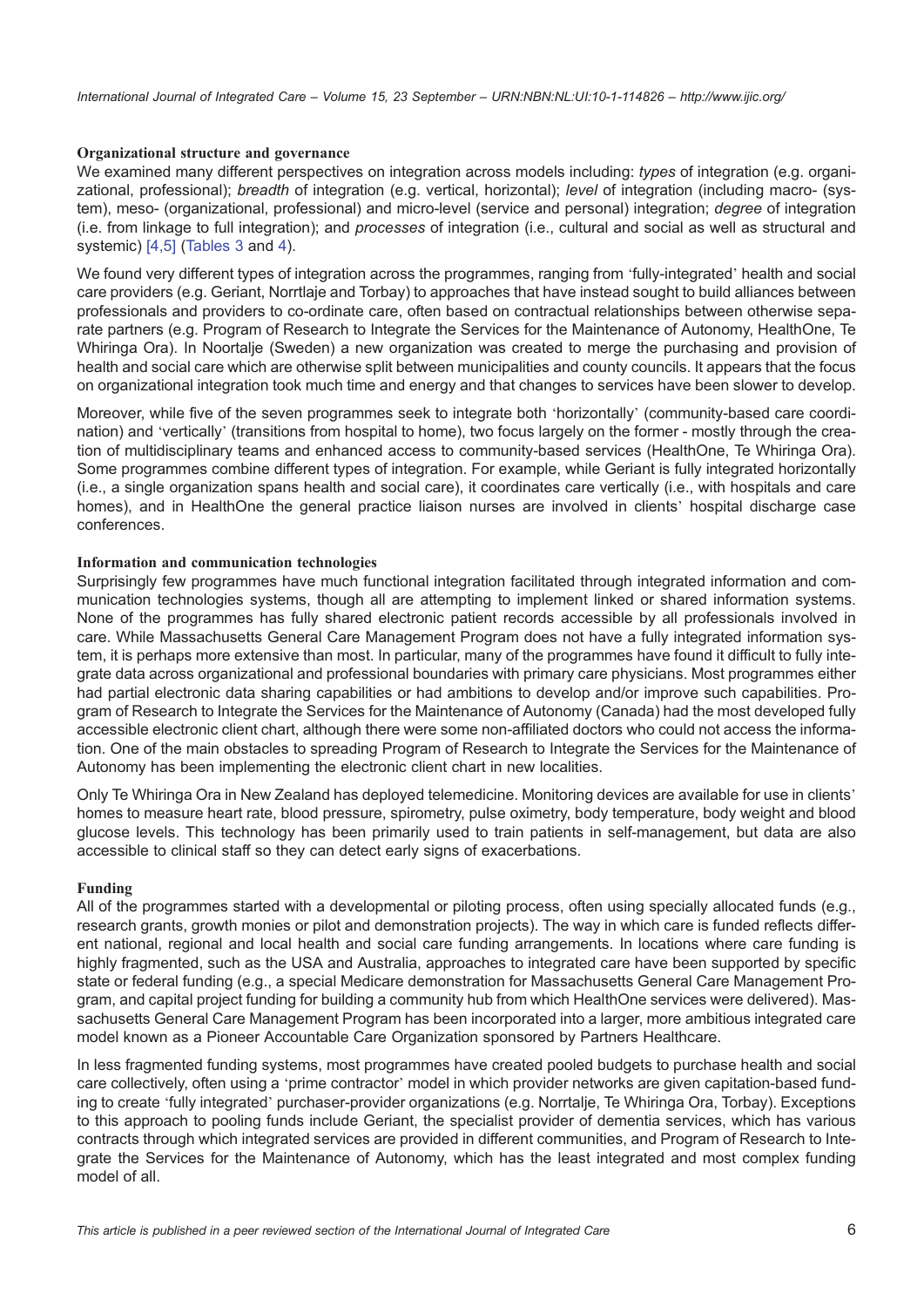<span id="page-6-0"></span>

|                                                     | HealthOne<br>Australia                                                                | <b>Maintenance of Autonomy</b><br>٥<br>Research to Integrate the<br>Canada Program of<br>Services for the                       | Netherlands<br>Geriant                                                                       | New Zealand Te<br>Whiringa Ora                                                                            | Sweden Norrtalje                                                                                        | UK Torbay                                                                                                  | <b>Massachusetts</b><br>General Care<br>Management<br>Program<br>USA                      |
|-----------------------------------------------------|---------------------------------------------------------------------------------------|---------------------------------------------------------------------------------------------------------------------------------|----------------------------------------------------------------------------------------------|-----------------------------------------------------------------------------------------------------------|---------------------------------------------------------------------------------------------------------|------------------------------------------------------------------------------------------------------------|-------------------------------------------------------------------------------------------|
|                                                     | Model type (organizational integration)                                               |                                                                                                                                 |                                                                                              |                                                                                                           |                                                                                                         |                                                                                                            |                                                                                           |
| integration                                         | supports both<br>Breadth of Contractual-<br>vertical and<br>integration<br>horizontal | support vertical and horizontal<br>Contractual-emphasis on<br>agency co-ordination to<br>ntegration                             | Real integration.<br>(multidisciplinary<br>Horizontal<br>teams)                              | supplemental services<br>contractual. Horizontal<br>(multidisciplinary)<br>Mix of real and<br>teams) with | integration (home care)<br>home) and horizontal<br>Vertical (hospital-<br>Real integration.             | Real integration. Vertical<br>(multidisciplinary teams)<br>(hospital-home) and<br>horizontal               | Real integration.<br>horizontal (case<br>ransitions) and<br>management)<br>Vertical (care |
| integration<br>Degree of                            | formal integration<br>Linkage model<br>connecting to<br>providers-no<br>multiple care | ts-<br>Coordinated model-agencies<br>share responsibility to client<br>no formal integration                                    | provider model for<br>team; coordinated<br>model other care<br>Fully integrated<br>providers | connecting to multiple<br>Coordination model<br>care providers-no<br>formal integration                   | Fully integrated health<br>integrated funding<br>and social care<br>contractor) with<br>provider (prime | Fully integrated provider<br>coordinated model other<br>model for team;<br>care providers                  | coordinated network<br>Integrated delivery<br>of care providers<br>system-large           |
|                                                     | Information management (functional integration)                                       |                                                                                                                                 |                                                                                              |                                                                                                           |                                                                                                         |                                                                                                            |                                                                                           |
| electronic<br>medical<br>shared<br>Use of<br>record | ş                                                                                     | affiliated health professionals,<br>Yes-Computerized Client<br>excl. some primary care<br>Chart accessible by all<br>physicians | ş                                                                                            | ž                                                                                                         | documentation, moving<br>Limited-joint medical<br>records in future<br>towards shared                   | social care information<br>community health and<br>system (not general<br>Limited-integrated<br>practices) | imited-Hospital<br>EMR and case<br>management<br>system                                   |
|                                                     |                                                                                       |                                                                                                                                 |                                                                                              |                                                                                                           |                                                                                                         |                                                                                                            |                                                                                           |

Table 3. Organizational and functional integration Table 3. Organizational and functional integration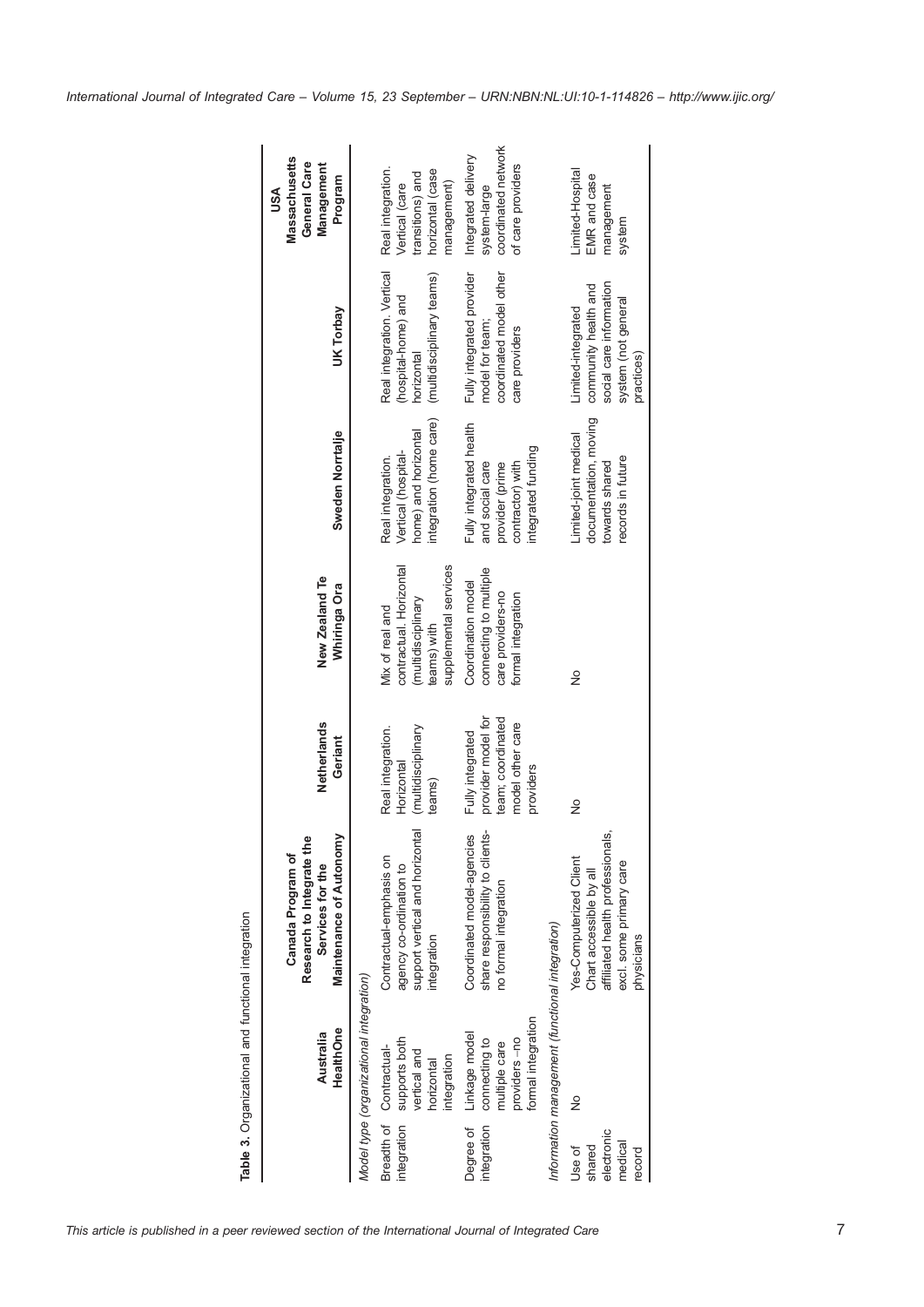<span id="page-7-0"></span>

|        | HealthOne<br>Australia                                                                                                            | the<br>Canada Program of Research<br><b>Maintenance of Autonomy</b><br>to Integrate the Services for                                                                                     | Netherlands Geriant                                                                                                             | New Zealand Te<br>Whiringa Ora                                                                                           | Sweden Norrtalje                                                                                                | UK Torbay                                                             | <b>Massachusetts</b><br>General Care<br>Management<br>Program<br>USA                                                |
|--------|-----------------------------------------------------------------------------------------------------------------------------------|------------------------------------------------------------------------------------------------------------------------------------------------------------------------------------------|---------------------------------------------------------------------------------------------------------------------------------|--------------------------------------------------------------------------------------------------------------------------|-----------------------------------------------------------------------------------------------------------------|-----------------------------------------------------------------------|---------------------------------------------------------------------------------------------------------------------|
|        | Providers (professional integration)                                                                                              |                                                                                                                                                                                          |                                                                                                                                 |                                                                                                                          |                                                                                                                 |                                                                       |                                                                                                                     |
| Direct | liaison nurses with<br>General practice<br>primary care<br>physicians                                                             | participation of primary care<br>Case managers with active<br>physicians                                                                                                                 | Case managers, social<br>geriatricians, dementia<br>care nurses, clinical<br>consultants, home<br>psychologist,<br>psychiatrist | workers (kaitautoko)<br>(registered nurses);<br>community support<br>Case managers                                       | Specific multidisciplinary<br>teams for home care-<br>district nurses, chief<br>home care workers,<br>physician | Care coordinators,<br>community nurses,<br>OTs, PTs, social<br>worker | mental health and<br>family physicians,<br>Specialist nurse<br>case managers,<br>end-of-life care<br>social worker, |
|        | services, hospitals<br>Indirect Community health<br>other allied health<br>staff, counselling,<br>(not social care/<br>home care) | Hospitals, rehabilitation services,<br>≜.<br>work, equipment and supplies,<br>geriatric care, long-term care,<br>home nursing, therapy, social<br>pharmacy, voluntary sector<br>services | hospitals, home care,<br>Family physicians,<br>welfare                                                                          | community providers,<br>educational support)<br>Family physicians,<br>providers (health,<br>hospitals, Iwi<br>social and | and social care provision<br>comprehensive health<br>Fully integrated and                                       | Family physicians,<br>home care<br>hospitals,                         | Financial counsellor;<br>acute hospitals;<br>community and<br>home care                                             |

Table 4. Providers involved directly and indirectly in programmes Table 4. Providers involved directly and indirectly in programmes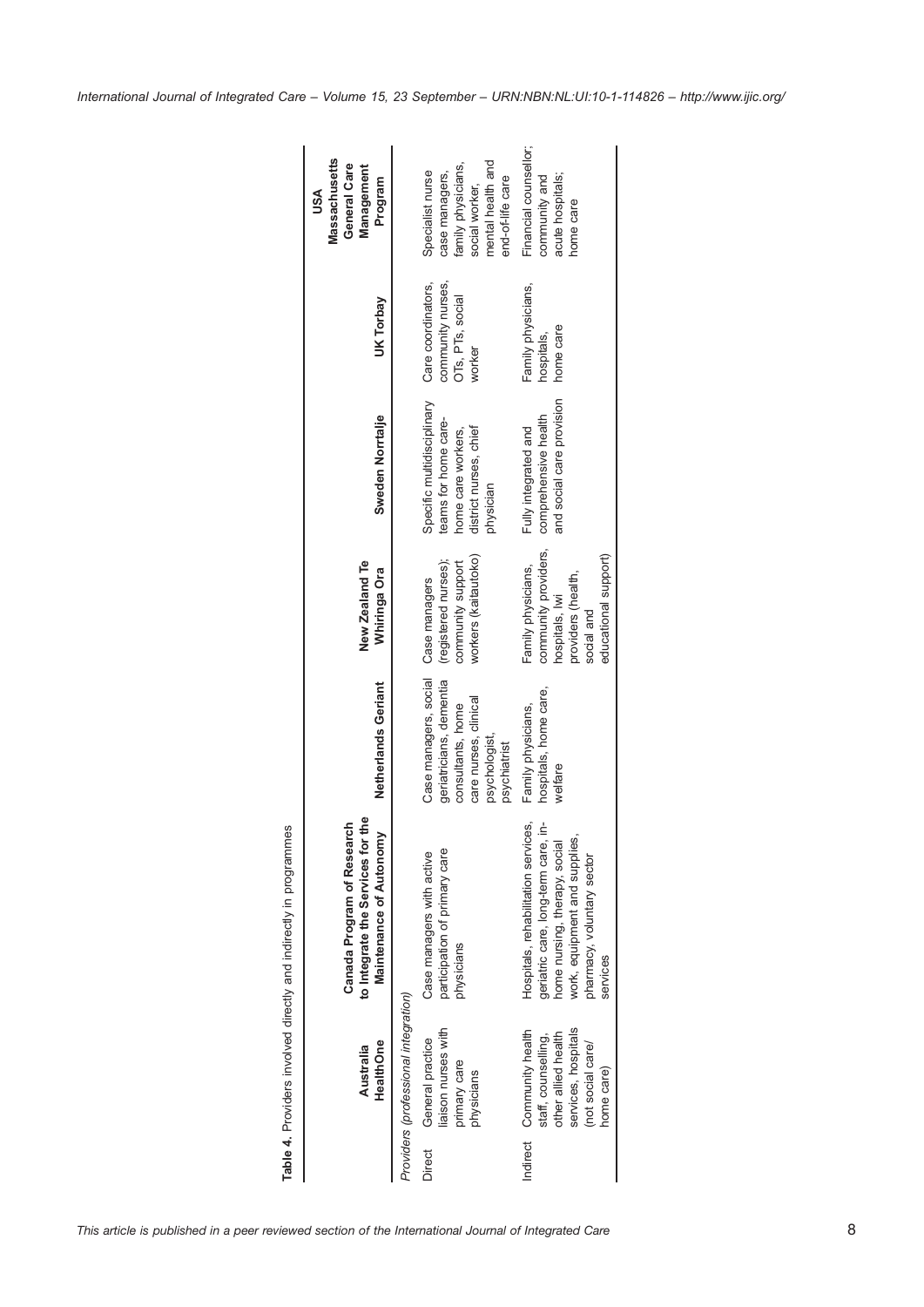#### Integrating activities of the programme; participating providers and agencies

#### Approach to care

Integration in these cases was largely the product of improved care co-ordination and management across existing health care providers. Care co-ordination to older people with complex health and social care needs usually involves several core elements including: eligibility criteria for inclusion in care; a single point of referral; a single and holistic care assessment; a care plan; a named care coordinator (or care manager); and support from a multidisciplinary team of care professionals [\[6\]](#page-12-0). These elements are almost universally applied across our seven examples, suggesting that these core care coordination features are critical to successful approaches to older people's care regardless of the specific organizational, funding or policy context. Of all the care processes used, the most homogenous was the development of single care assessments and subsequent care planning supported by an individual with the power to provide and/or co-ordinate care on behalf of service users.

#### Care providers

An important feature of the seven examples was the differentiation between a 'core' group of professionals and/or care teams that provide close, ongoing care to older people and a wider network of care providers who could be drawn upon to support care assessments or improved access to a range of services. Even in Norrtalje, the most fully integrated health and social care approach, a difference existed within the programme between the intensive home care service teams employed in the intervention and the organized network of other health and social care providers. In Massachusetts General Care Management Program, several dedicated teams dealt with different health issues.

The nature of the 'core group' differed depending on whether the approach to care focused on care management (direct to service users through multidisciplinary teams) or on care coordination (indirectly across networks of care providers to facilitate access and care coordination). Hence, in Program of Research to Integrate the Services for the Maintenance of Autonomy, HealthOne and Te Whiringa Ora, the 'core' team primarily comprised care coordinators working in a close relationship with local community staff or primary care physicians but whose primary role was to support continuity and access to care across a provider network. In the other models of care, the 'core' team is multidisciplinary with responsibility for managing and providing a range of care and cure services to older people directly, often within their own home.

#### Care coordinators/care managers

All models have a named care coordinator or care<sup>1</sup> manager who takes responsibility to support service users (and usually informal caregivers/family members as well). These individuals work to update providers on changes in the patient's status and treatment, and they contact clients to ensure they attend appointments, adhere to their medications, and have access to appropriate services. In many of our examples, care coordinators/managers had face-toface contact with patients (often in physician offices) and undertook home as well as telephone visits. The frequency and type of contact varied according to the level of need of the individual client. This highly personalized; flexible approach appears to be a common feature of the programmes. Whereas care coordinators tended to be non-clinicians (e.g., health care assistants or social care staff) whose role it is to facilitate access to care services as well as provide a key point of contact; care managers generally had specific training and expertise in caring for older people with complex needs. Hence, care managers not only undertake the care coordination function, but also provide much direct care.

#### Primary care physicians

The literature on care coordination for older people with complex medical problems and/or multimorbidity places high importance on the role of primary care, with many studies suggesting that the more effective approaches have a general practice or primary care physician at the centre of a team-based approach [\[7](#page-12-0)–[10\].](#page-12-0) However, in our seven international examples, primary care physicians are rarely part of the 'core' team that provide the care coordination or care management function with service users. Experiences across the case sites indicate that it has often been difficult to engage primary care physicians to share data about their patients and to play a proactive role in care delivery, thus becoming a barrier to driving primary- and community-care led integration. Our cases suggest that several factors may contribute to this. Many primary care physicians operate as independent practitioners (indeed, often have both professional and business motives to protect this status) and are not natural partners in collaborative initiatives, even where they might agree with the principle involved. Also many primary care physician practices have intensive workloads, so the time for activities such as care planning or case reviews may be limited. In addition, payment for the work of physicians often sits outside of the wider health and social care system making it problematic to integrate their services more formally with other providers.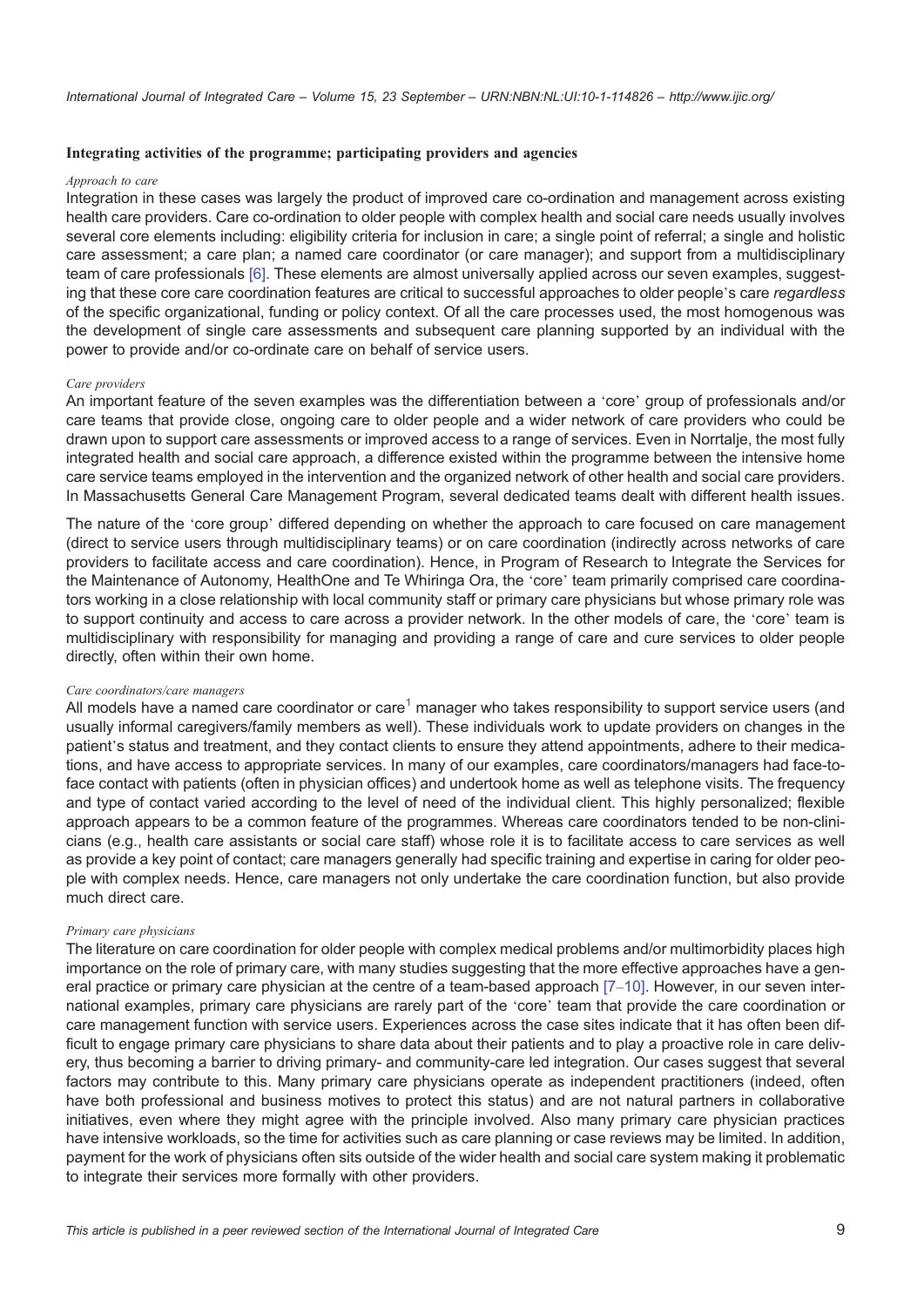#### Evidence of impact, sustainability and spread

It is difficult to provide an overall comparative assessment of the success of our seven programmes because of the variation in the types of evaluations that have been conducted and the data collected and reported. There was no common approach to evaluating or measuring outcomes across cases. Indeed, the degree to which impact measures to evaluate performance and/or care quality were used was highly variable and rarely robust [Table 5](#page-10-0).

#### Impact

All of the programmes report positive results in terms of improved end user satisfaction and reductions in utilization of hospitals and/or care homes, though some evidence is based pre- and post-utilization, which is subject to regression towards the mean. Of the cases, only Program of Research to Integrate the Services for the Maintenance of Autonomy and Massachusetts General Care Management Program were carefully assessed through funding provided by national research organizations. The Te Whiringa Ora and HealthOne initiatives are smaller and newer than the others and evaluation of their impact is particularly limited. The published evaluations of the other three cases were done retrospectively and lack the rigor of the evaluations conducted in Canada and the USA. Most of the programmes were implemented as service delivery model improvements, and evaluation was a secondary concern.

#### Sustainability and spread

Five of our case examples-Program of Research to Integrate the Services for the Maintenance of Autonomy, Torbay, Massachusetts General Care Management Program, Geriant and Norrtalje - have been in existence long enough to produce some insights into factors that are related to sustainability. Torbay and Norrtalje developed in a context in which health and social care were funded and organized at different levels, and the initiatives required a commitment to change the 'rules' in order to allow pooled funding and organizational integration. Although both programmes still exist, subsequent changes to the rules that allowed them to develop mean both programmes face further changes.

Program of Research to Integrate the Services for the Maintenance of Autonomy and MGH began with a specific intervention model that was implemented and evaluated as part of research project funded by a national agency. In these two cases the specific model of care was validated, and the next stage was modification and scaling up to cover larger populations. In these two cases there is evidence of sustainability and generalization. This highlights the importance of defining the intervention, testing and adapting it, and consistently working within the existing system. The Geriant intervention has been able to survive and grow because it has been able to make the move from a small start-up effort to an organization that is able to survive in a commercial and competitive environment. Its sustainability is based on its ability to make an ongoing 'business case' for its value.

Most of our examples started life as small-scale demonstration projects or pilots. They have survived, grown and matured over time but this has not been an easy journey. Studies of the cases describe having to work 'against the grain' of how care systems or organizations operate often with the need for 'special measures' (e.g. legal or financial) to support them. Sustainable models appear to require a stable policy context and positive results, demonstrated through robust evaluation.

#### Transferrable lessons: implications for practice and policy

Our review of seven programmes, like other reviews on the process of integrated care [\[11\]](#page-12-0), suggests that there is no single 'best' approach to integrated care. All of our cases represented a bottom-up initiative rather than top-down structural change. The lack of existing organizational integration had both positive and negative implications. In the absence of existing mechanisms for collaboration, local actors required unified vision, leadership, and hard work to overcome organizational boundaries. Having a unified organization with a common structure has advantages (e.g. single budgets and accountability), but the evidence from our cases suggests that much time and effort is required to merge organizations. In Noortalje, where the greatest efforts for structural integration were made, this activity led to substantial delays in the implementation of practice changes that improved care for the target population.

The case studies of our seven programmes each offered important specific learning points about integrated care. First, it is important to provide stimulus and encouragement for localities without highly prescriptive top-down organizational or clinical rules. Second, start with a clinical/service model rather than structural design and the organizational model. Third, encourage good communication and relationships among those delivering and those receiving care. Finally, remember it takes time to build social capital and foster trust among providers, effectively identify and enrol patients, organize services and begin to see demonstrable changes in outcomes such as readmissions and cost savings.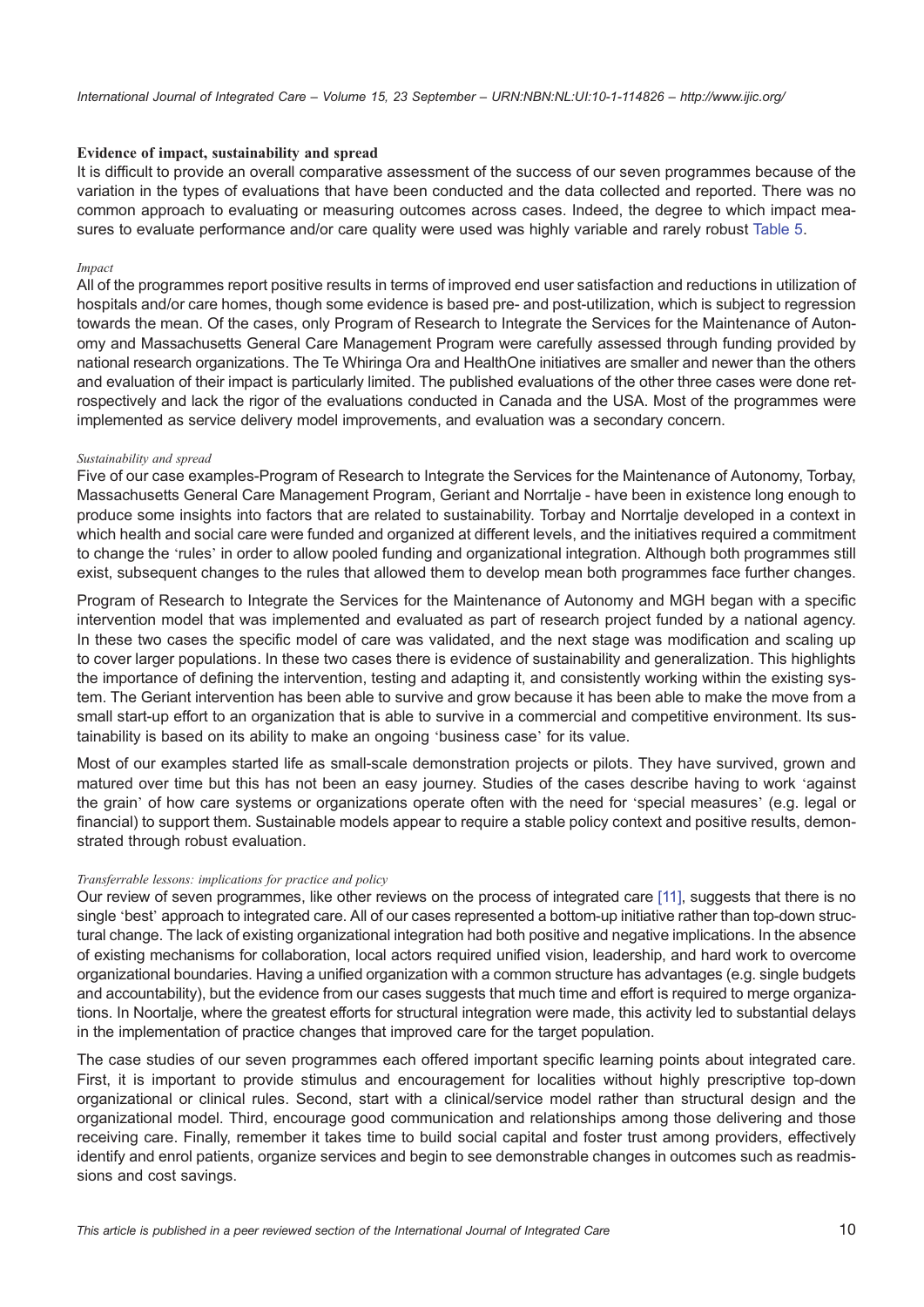<span id="page-10-0"></span>

|                                         | Australia HealthOne                                                                                         | <b>Maintenance of Autonomy</b><br>Research to Integrate the<br>Canada Program of<br>Services for the                            | Netherlands Geriant                                                                                                                                                                                                                                                                                                                                                                                            | New Zealand Te<br>Whiringa Ora                                  | Norrtalje<br>Sweden                                                      | UK Torbay                                                                                                      | <b>Massachusetts</b><br>General Care<br>Management<br>Program<br>USA            |
|-----------------------------------------|-------------------------------------------------------------------------------------------------------------|---------------------------------------------------------------------------------------------------------------------------------|----------------------------------------------------------------------------------------------------------------------------------------------------------------------------------------------------------------------------------------------------------------------------------------------------------------------------------------------------------------------------------------------------------------|-----------------------------------------------------------------|--------------------------------------------------------------------------|----------------------------------------------------------------------------------------------------------------|---------------------------------------------------------------------------------|
| Results                                 |                                                                                                             |                                                                                                                                 |                                                                                                                                                                                                                                                                                                                                                                                                                |                                                                 |                                                                          |                                                                                                                |                                                                                 |
| experiences<br>professional<br>User and | Clients feel supported/<br>less anxious. general<br>practices have high<br>satisfaction                     | Increase in client satisfaction<br>and empowerment                                                                              | Informal caregivers<br>provided positive<br>assessments                                                                                                                                                                                                                                                                                                                                                        | General practices<br>evaluate service<br>positively             | information and<br>communication<br>professionals<br>Improved<br>amongst | Increased staff motivation<br>and positive evaluations<br>from general practices                               | High patient/<br>satisfaction<br>physician                                      |
| outcomes<br>Care                        |                                                                                                             | decline Lowered unmet needs<br>functional<br>Lower incidence of                                                                 | Longer time spent at<br>own home                                                                                                                                                                                                                                                                                                                                                                               | Longer time period<br>between COPD<br>events post-<br>enrolment | Easier and faster<br>access to care                                      | Shorter waits to receive<br>social care support                                                                | improvements in<br>mortality<br>Annual                                          |
| Utilization of<br>services              | Reduced ER visits and<br>referrals to community<br>intervention. Reduced<br>lengths of stay post-<br>health | professionals nor of home care<br>hospitalizations. No increase<br>Reduced ER visits and<br>in consultations health<br>services | and reduced lengths of<br>stay in nursing homes<br>related hospital care<br>Reduced dementia-                                                                                                                                                                                                                                                                                                                  | Reduced hospital<br>COPD patients<br>bed days for               | amongst elder<br>nursing home<br>Reduction in<br>placements<br>adults    | admissions, bed days and<br>Reduction in emergency<br>lengths of stay. Fewer<br>residential home<br>placements | use of emergency<br>admissions and<br>Reductions in<br>departments<br>inpatient |
| effectiveness<br>Cost-                  |                                                                                                             | Improved system performance<br>at no additional cost                                                                            | $\begin{array}{c} \rule{0pt}{2ex} \rule{0pt}{2ex} \rule{0pt}{2ex} \rule{0pt}{2ex} \rule{0pt}{2ex} \rule{0pt}{2ex} \rule{0pt}{2ex} \rule{0pt}{2ex} \rule{0pt}{2ex} \rule{0pt}{2ex} \rule{0pt}{2ex} \rule{0pt}{2ex} \rule{0pt}{2ex} \rule{0pt}{2ex} \rule{0pt}{2ex} \rule{0pt}{2ex} \rule{0pt}{2ex} \rule{0pt}{2ex} \rule{0pt}{2ex} \rule{0pt}{2ex} \rule{0pt}{2ex} \rule{0pt}{2ex} \rule{0pt}{2ex} \rule{0pt}{$ |                                                                 | care than similar<br>Lower costs per<br>user for home<br>municipalities  | performance at no<br>Improved system<br>additional cost                                                        | Significant cost<br>savings to<br>Medicare                                      |

Table 5. Evidence of outcomes

Table 5. Evidence of outcomes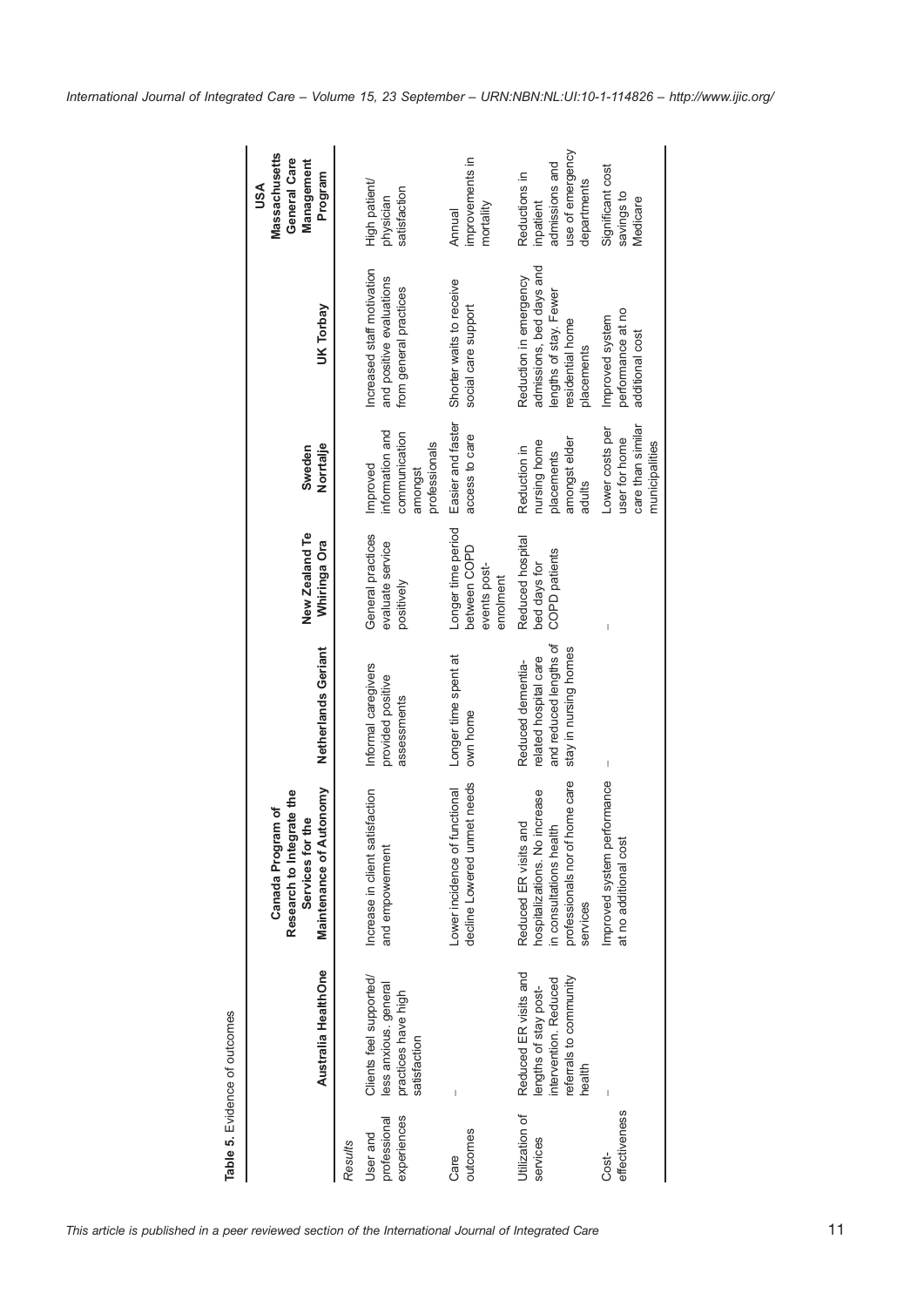# <span id="page-11-0"></span>Key implications for service providers

Care is ultimately delivered in relationship between patients and providers, and integration is largely the degree to which different providers collaborate with and communicate with each other in caring for the same individual. Key recommendations for provider action include:

- . Focus on clinical integration rather than organizational or structural integration.
- . Start with a patient-centred model that engages patients and caregivers in the design and implementation of integrated care plans. Provide a single point of entry to enable common assessment.
- . Identify a specific care coordinator or care manager. Triage patients according to risk to ensure effective and efficient use of the care manager.
- . Establish multidisciplinary teams with well-defined roles in a shared care approach with joint responsibility for care.
- . Good communication and trusting relationships among an interdisciplinary collaborative team are essential but also take time to build.

# Key implications for policy/decision-makers

The primary role for policy and decision-makers is to focus on supporting integration activities of the front-line providers. Initiatives to integrate care are bottom-up but ensuring their sustainability and spread requires top-down support. Key areas for policy action include:

- . Recognize the importance of addressing this agenda of integrated care for frail older people and make it a system priority.
- . Provide stimulus through funding or other means to support the development of local initiatives to improve care for this group of people to enable:
	- Access to wide array of community and social support services delivered by various providers were key features of the interventions in the seven case studies. Pooling previously distinct budgets often enabled this.
	- Care coordinators/care managers, roles that are otherwise largely absent from existing providers.
	- Planning and implementation, particularly where existing fee-for-service systems do not provide payments for these activities. Developing bundled payments may facilitate shared savings but was not fully implemented in any of the cases that we examined.
- . Avoid top-down policy that requires structural or organizational mergers.
- . Support the implementation of information and communication technologies that can be accessed by multiple different providers. These are a key resource for informational care continuity and to support performance measurement, evaluation and feedback to providers.

# Acknowledgements

This paper represents a synthesis of seven individual case studies that were undertaken though a collaboration between The King's Fund (UK) and the Health System Performance Research Network (Canada) with funding from a project grant from The Commonwealth Fund. This synthesis paper draws on work that has been previously published by The King's Fund in 2013 [\[12\]](#page-12-0). The authors' interpretations are independent from funding organizations.

### References

- 1. Anderson G. The challenge of financing care for individuals with multimorbidities. In Health reform: meeting the challenge of ageing and multiple morbidities. Paris: Organisation for Economic Co-operation and Development; 2011. Available from: <http://dx.doi.org/10.1787/9789264122314-6-en>.
- 2. Coyte P, Goodwin N, Laporte A. How can the settings used to provide care to older people be balanced? Denmark: WHO Regional Office for Europe; 2008. Available from: http://www.euro.who.int/ data/assets/pdf\_file/0006/73284/E93418. [pdf](http://www.euro.who.int/__data/assets/pdf_file/0006/73284/E93418.pdf) (accessed 23 April 2013).
- 3. Schoen C, Osborn R, Squires D, Doty M, Pierson R, Applebaum S. New 2011 survey of patients with complex care needs in eleven countries finds that care is often poorly coordinated. Health Affairs 2011;30(12):2437–48.
- 4. Nolte E, McKee M. Integration and chronic care: a review. In: Nolte E, McKee M, editors. Caring for people with chronic conditions. A health system perspective. Maidenhead: Open University Press; 2008. p. 64–91.
- 5. Valentijn P, Schepman S, Opheij W, Bruijnzeels M. Understanding integrated care: a comprehensive conceptual framework based on the integrative functions of primary care. International Journal of Integrated Care 2013; 13. Available from: [URN:NBN:NL:UI:10-1-114415](http://persistent-identifier.nl/?identifier=URN:NBN:NL:UI:10-1-114415) (accessed 23 April 2013).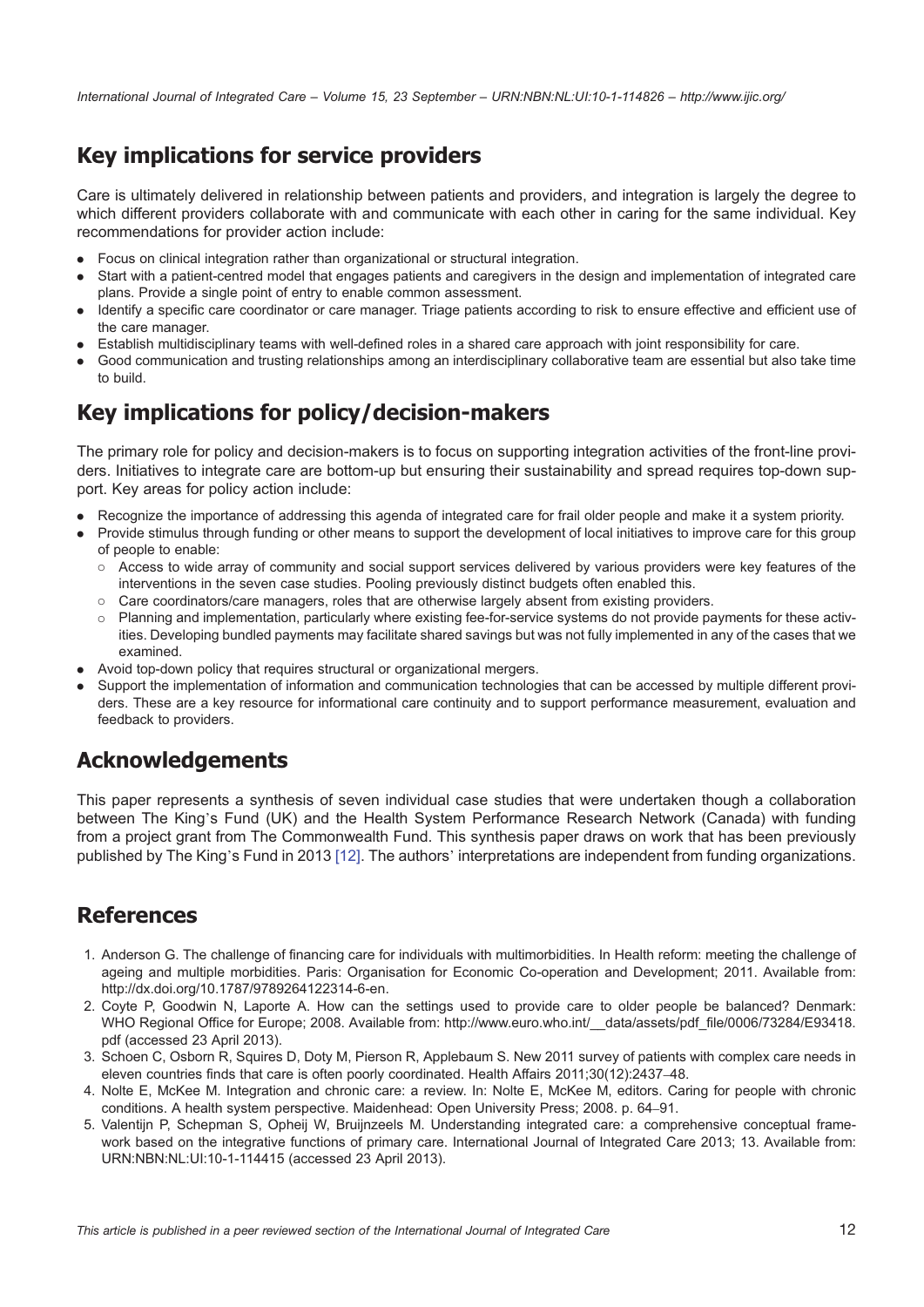- <span id="page-12-0"></span>6. Nies H. Key elements in effective partnership working. In: Glasby J, Dickinson H, editors. International perspectives on health and social care: partnership working in action. Oxford: Blackwell; 2009. p. 56–67.
- 7. Bodenheimer T.. Coordinating care a perilous journey through the health care system. The New England Journal of Medicine 2008;358(10):1064–71.
- 8. Coleman K, Austin BT, Brach C, Wagner EH. Evidence on the Chronic Care Model in the new millennium. Health Affairs 2009; 28(1):75–85.
- 9. Ham C. The ten characteristics of the high-performing chronic care system. Health Economics, Policy and Law 2010;5:71–90.
- 10. Hofmarcher M, Oxley H, Rusticelli E. Improved health system performance through better care coordination. OECD Health Working Paper No. 30, Paris: OECD; 2007. Available at:<www.oecd.org/health/health-systems/39791610.pdf> (accessed on 25 June 2013).
- 11. Curry N, Ham C. Clinical and Service Integration: The route to improved outcomes. London: The King's Fund; 2010. Available from:<http://www.kingsfund.org.uk/publications/clinical-and-service-integration> (accessed 24 April 2013).
- 12. Goodwin N, Dixon A, Anderson G, Wodchis W. Providing integrated care for older people with complex needs. Lessons from seven international case studies. London: The King's Fund; 2014.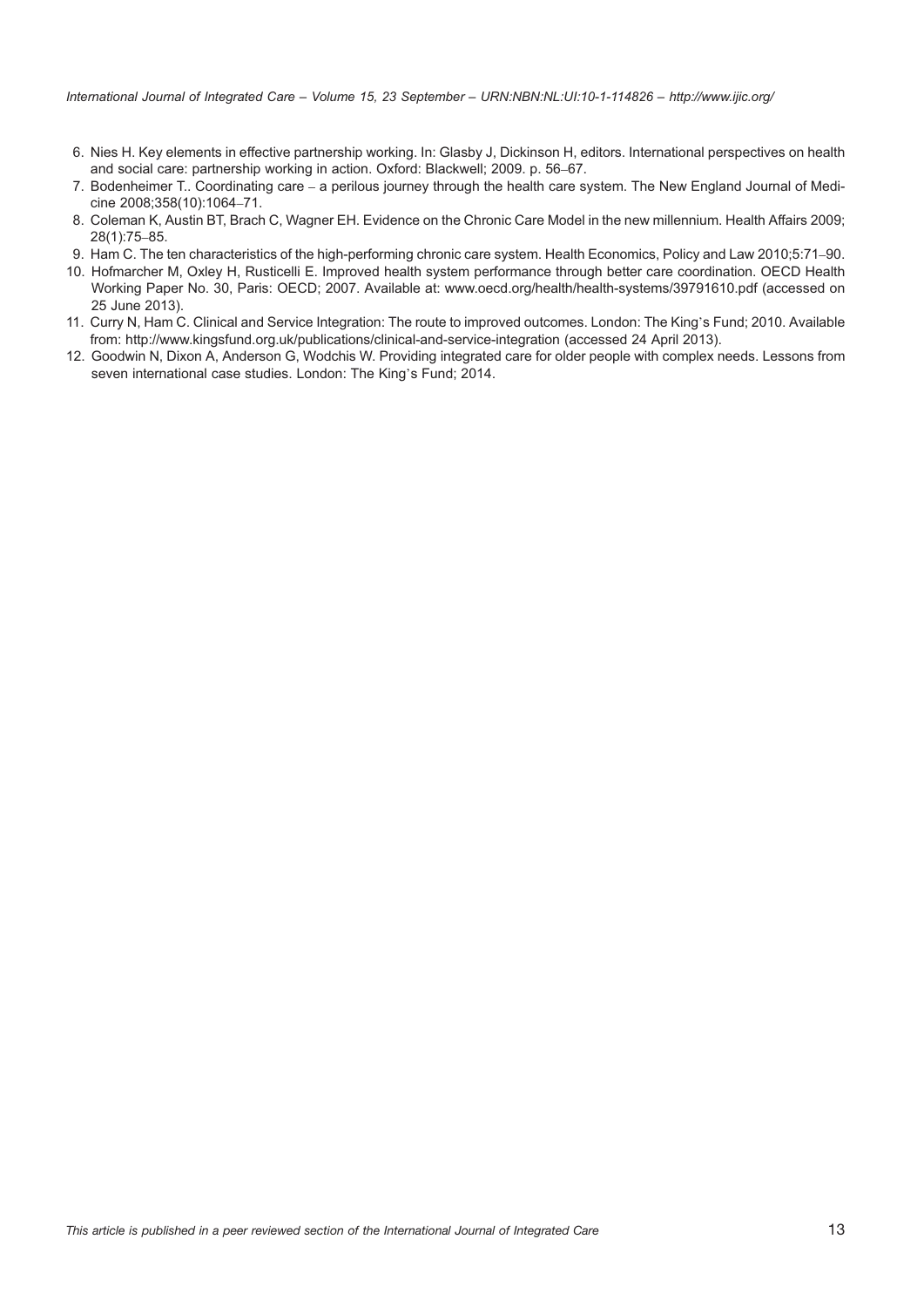# Appendix A

## HealthOne Mount Druitt, Sydney, Australia

HealthOne Mount Druitt provides a hub-and-spoke model of care that operates around a community health centre in a socially disadvantaged area of Western Sydney. The model emphasizes shared care planning to improve coordination of care for older people with complex health needs, reduce unnecessary hospitalizations and ensure appropriate referral to community and specialist health services. Because there is no formal integration of care providers, the model is referred to as 'virtual' integrated model. General practice liaison nurses organize multidisciplinary case conferences, coordinate care between various providers involved in the care of the patient, and ensure information is provided about the patient to the general practice or case manager.

### Te Whiringa Ora programme in Eastern Bay of Plenty, New Zealand

Te Whiringa Ora is a collaboration between a community care organization and three newly merged physician practices. The programme began with a focus on chronic respiratory disease and has expanded to include any chronic disease patient with high health care utilization. Patient stories are used to describe the outcomes of the programme. The Te Whiringa Ora programme includes assessment, care coordination, telephone support and telemedicine monitoring as a tool for selfmanagement education. These services are delivered by paired nurse and community-based care coordinators.

## Geriant, Noord-Holland province, the Netherlands

Geriant offers people diagnosed with dementia 24/7 community-based service from teams that include case managers, social geriatricians, psychiatrists, clinical psychologists, dementia consultants and specialized home care nurses. Case managers act as the focal point for clients and their informal caregivers and coordinate services from the team and other network partners including general practices, hospitals, and home care and welfare organizations. Clients have access to a 16-bed short-stay clinic if more intensive treatment or observation is needed.

# Torbay and Southern Devon Health and Care Trust, the United Kingdom

Torbay and Southern Devon Health and Care Trust (known simply as Torbay) was created to commission (purchase) and provide health and social care within a single organization. Care is provided by multidisciplinary health and social care teams with care coordinators that work in geographical 'zones' aligned to general practices to provide a range of services that meet the needs of older people after discharge from hospital. More recently pro-active case management of at-risk older people using predictive risk tools has provided an added capability to intervene before hospitalizations occur. These teams also provide ongoing care and support in the home environment.

# The Norrtalje Model, Sweden

The Stockholm County Council and the Norrtalje Local Authority, which are responsible, respectively, for health care and social care services for the Norrtalje population, formed joint governing committee to be responsible for both types of services. This committee owns and directs a public company that is responsible for purchasing and delivering care. The model is characterized by (1) funding responsibilities for the whole population within the county, (2) increased focus on health promotion for the population and (3) a common and integrated health and social care organization to achieve greater patient and user benefit. There was an emphasis on using care managers and on developing pathways and plans for transitions in and out of hospital from nursing homes to hospital.

### The Massachusetts General Care Management Program, Boston, USA

The Massachusetts General Care Management Program started as a demonstration at one academic site and has evolved-first by expanding to more sites (including non-academic settings) and then as a component of a new Pioneer Accountable Care Organization. The Massachusetts General Care Management Program is focused on high-cost patients with multiple hospitalizations and multiple chronic conditions who are offered care that is integrated by a case manager embedded in a primary care practice. Practice-based case managers have intensive, one-on-one relationships with their patients through in-person interactions at the physician's office or when hospitalized, periodic telephone calls (at least once every 4–6 months) and home visits as needed.